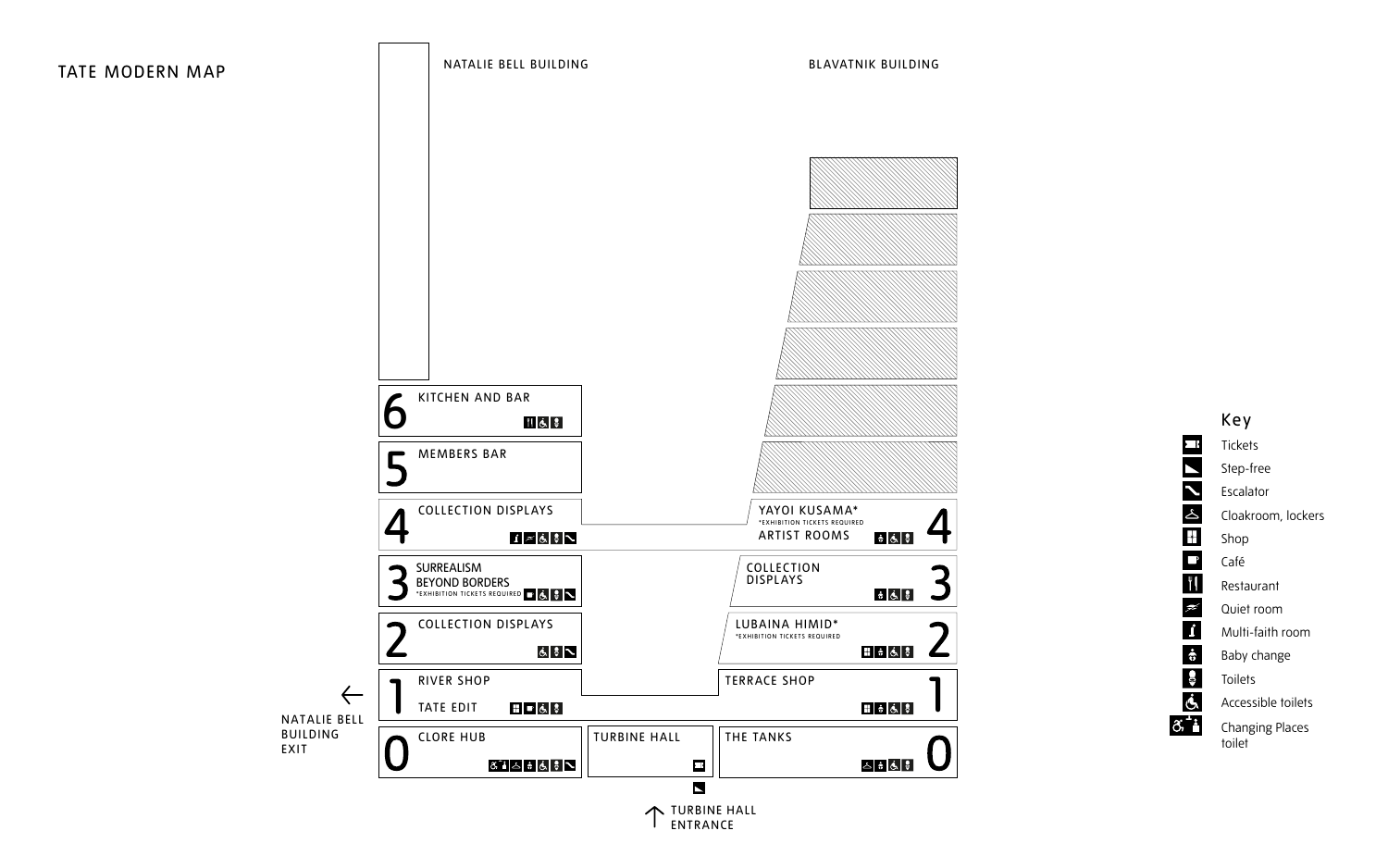

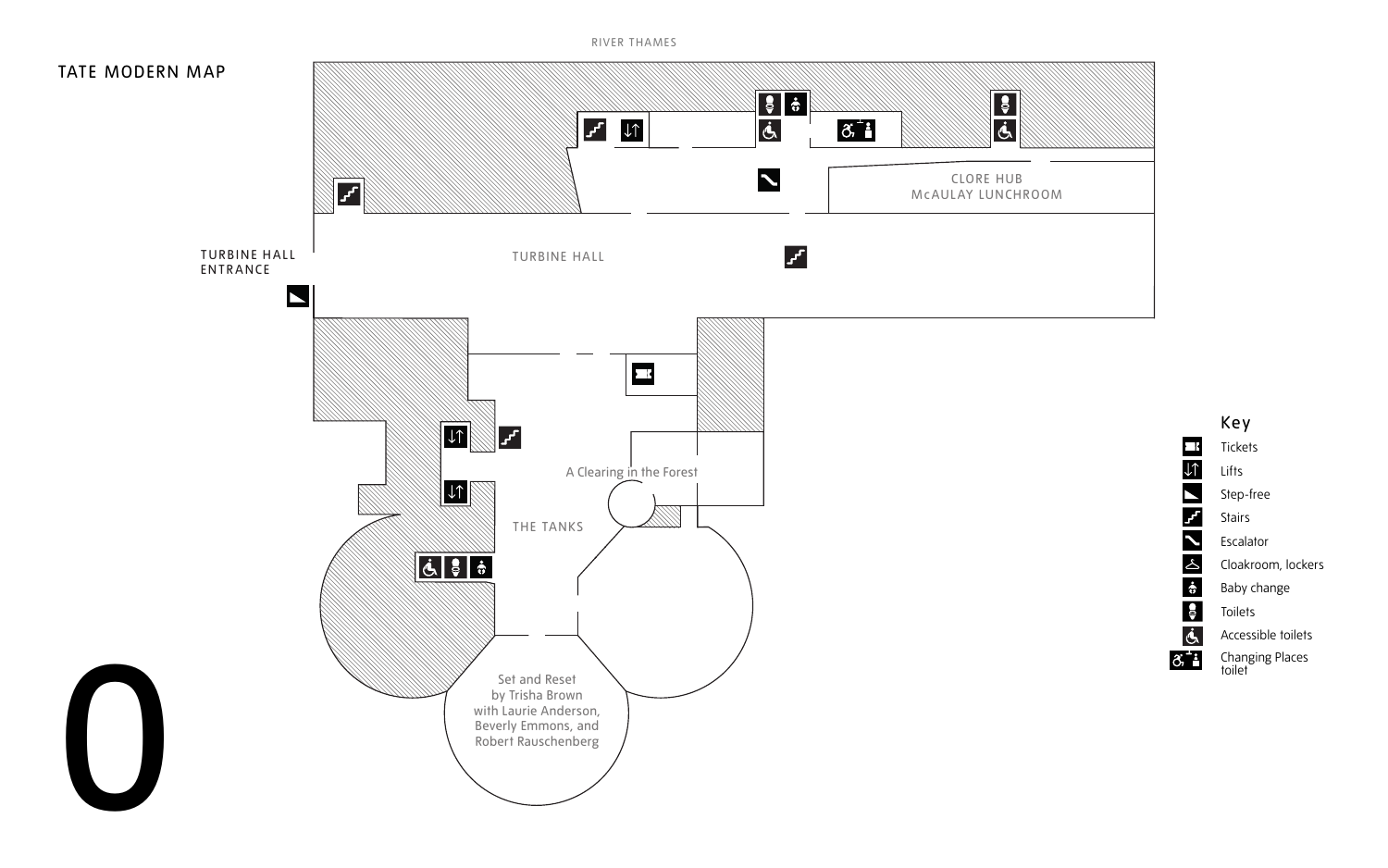





Key Lifts Stairs Shop Café Baby change **Toilets** Accessible toilets Car park for disabled visitors

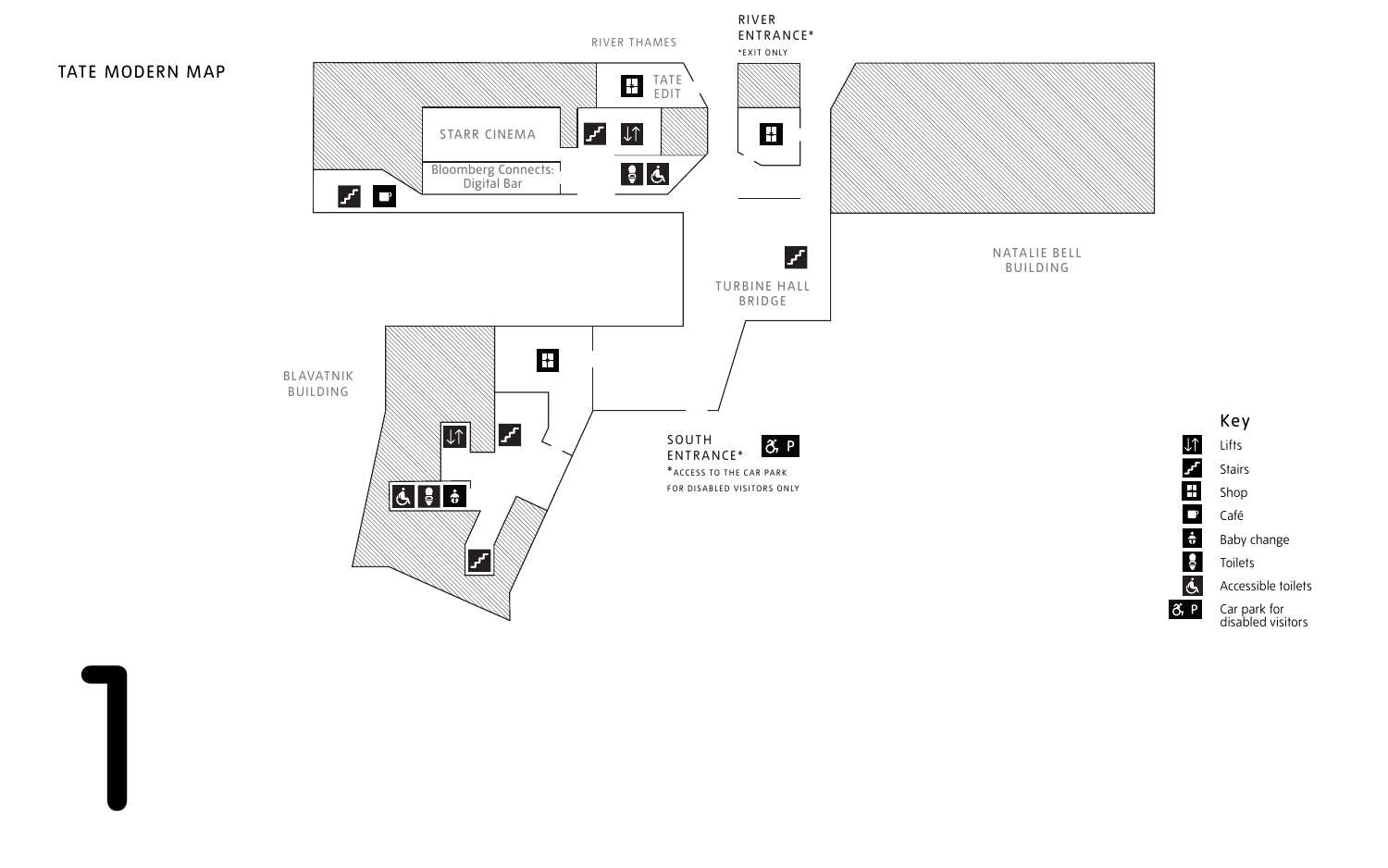- **Stairs** Escalator Shop
- Baby change
- **Toilets**
- Accessible toilets

NATALIE BELL BUILDING

- 1 Agnes Martin and Lenore Tawney
- 2 Studio Practice
- 3 Mohan Samant
- 4 Explore *In the Studio*
- 5 International Surrealism
- 6 The Disappearing Figure:
- Art after Catastrophe 7 Painting with White
- 
- 8 Artist Rooms: Agnes Martin
- 9 Pat Steir
- 10 Cy Twombly
- 11 Gerhard Richter
- 12 A View from Zagreb: Op and Kinetic Art
- 13 Infinite Geometry





## COLLECTION DISPLAYS

#### IN THE STUDIO

- 1 Mitch Epstein and Maarwan Rechmaoui
- 2 View from São Paulo:
- Abstraction and Society
- 3 Civil War
- 4 Ernest Cole
- 5 Currently closed
- 6 Soviet Photobooks
- 7 Gustav Metzger
- 8 Jenny Holzer and Joseph Beuys
- 9 Joseph Beuys and Nicolás García Uriburu
- 9 Bani Abidi
- 10 Citizens
- 11 Leon Golub and Nancy Spero
- 12 Sammy Baloji
- 13 Waed Shawky

START DISPLAY

#### ARTIST AND SOCIETY

#### EXHIBITION

LUBAINA HIMID Exhibition tickets required



### TATE MODERN MAP

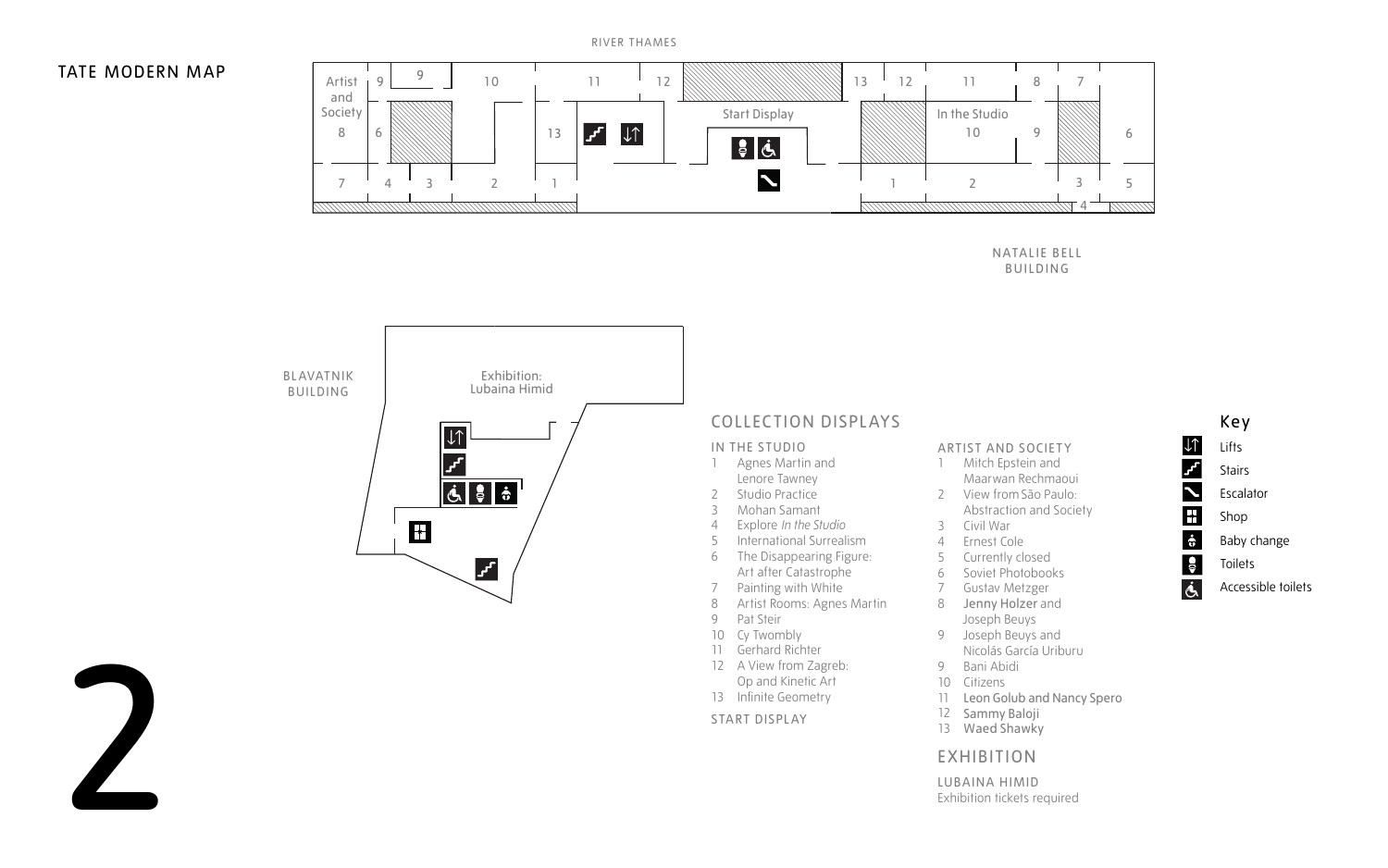NATALIE BELL BUILDING



- 
- Escalator
- 
- Baby change
- **Toilets**
- Accessible toilets



## COLLECTION DISPLAYS

#### PERFORMER AND PARTICIPANT

- 1 Sharon Hayes
- 2 Silke Otto-Knapp
- 3 Lee Bul
- 4 Gutai
- 5 Lala Rukh
- 6 Bloomberg Connects: Explore Art and Activism
- 7 Ana Lupas
- 8 Edward Krasiński
- 9 Akram Zaatari

### EXHIBITION

SURREALISM BEYOND BORDERS Exhibition tickets required

## FREE EXHIBITION

A YEAR IN ART: AUSTRALIA 1992